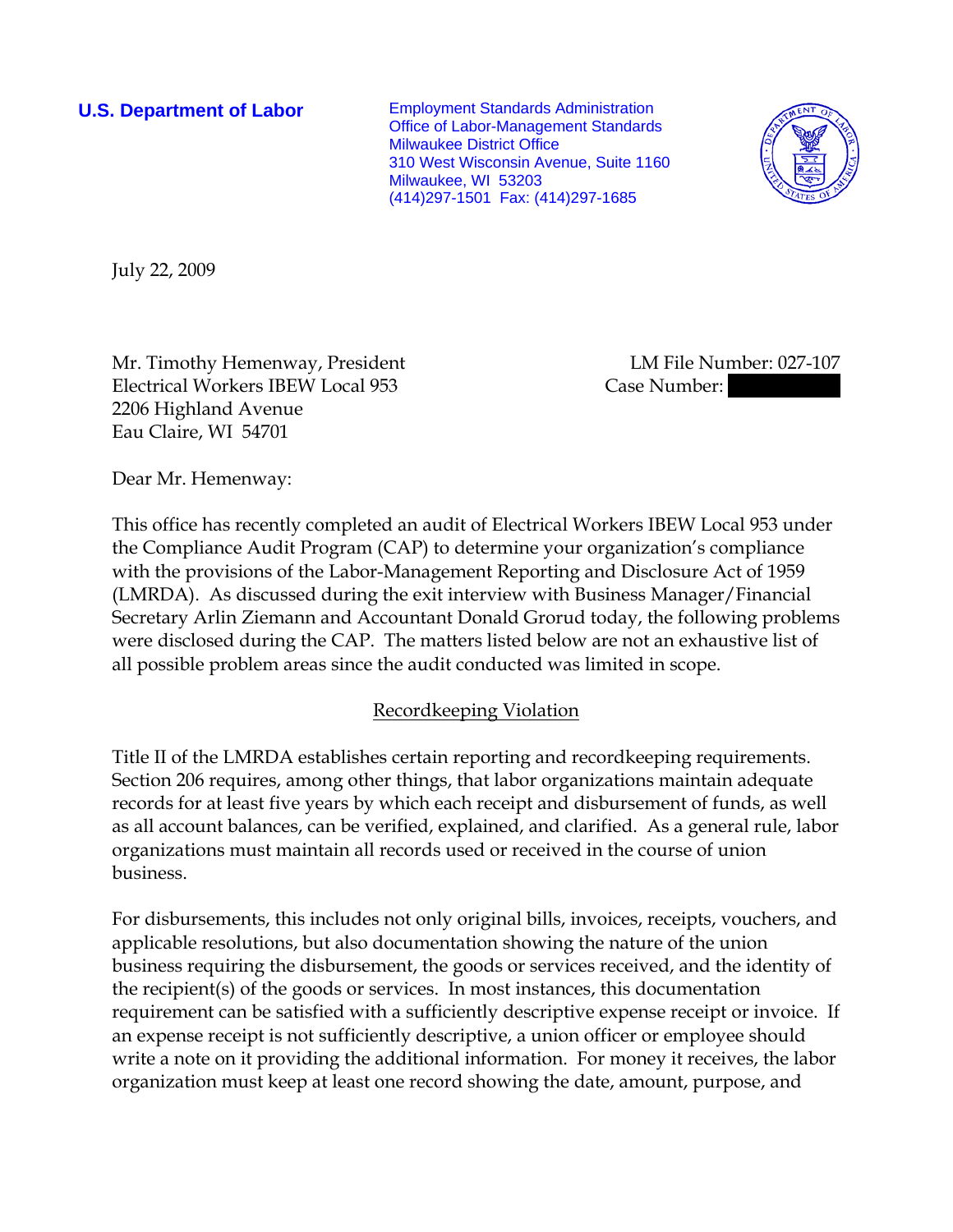Mr. Timothy Hemenway July 22, 2009 Page 2 of 6

source of that money. The labor organization must also retain bank records for all accounts.

The audit of Local 953's 2008 records revealed the following recordkeeping violation:

# Reimbursed Auto Expenses

Local 953 officers and employees who received reimbursement for business use of their personal vehicles did not retain adequate documentation to support payments to them totaling at least \$27,000. The majority of the mileage claims were not properly documented because the records retained in support of the claims identified only the dates, total miles driven (rather than locations to and from), and business purposes which were not sufficiently descriptive. Local 953 must maintain records which identify the dates of travel, locations traveled to and from, and number of miles driven. The record must also show the business purpose of each use of a personal vehicle for business travel by an officer or employee who was reimbursed for mileage expenses.

Based on your assurance that Local 953 will retain adequate documentation in the future, OLMS will take no further enforcement action at this time regarding the above violations.

# Reporting Violations

The audit disclosed a violation of LMRDA Section 201(b), which requires labor organizations to file annual financial reports accurately disclosing their financial condition and operations. The Labor Organization Annual Report (Form LM-2) filed by Local 953 for fiscal year ending June 30, 2008, was deficient in the following areas:

1. Acquire/Dispose of Property (Additional Information)

Item 15 (During the reporting period did your organization acquire or dispose of any assets in any manner other than by purchase or sale?) was correctly answered, "Yes," because the union gave away buttons, t-shirts, pencils, and "other small gratuities" during the year. However, Local 953 failed to provide the value of the goods given away in Item 69 (Additional Information). The type and value of any property received or given away must be identified in the additional information section of the LM report along with the identity of the recipient(s) or donor(s) of such property. For reporting purposes, each recipient need not be itemized. Recipients can be described by broad categories, if appropriate, such as "members"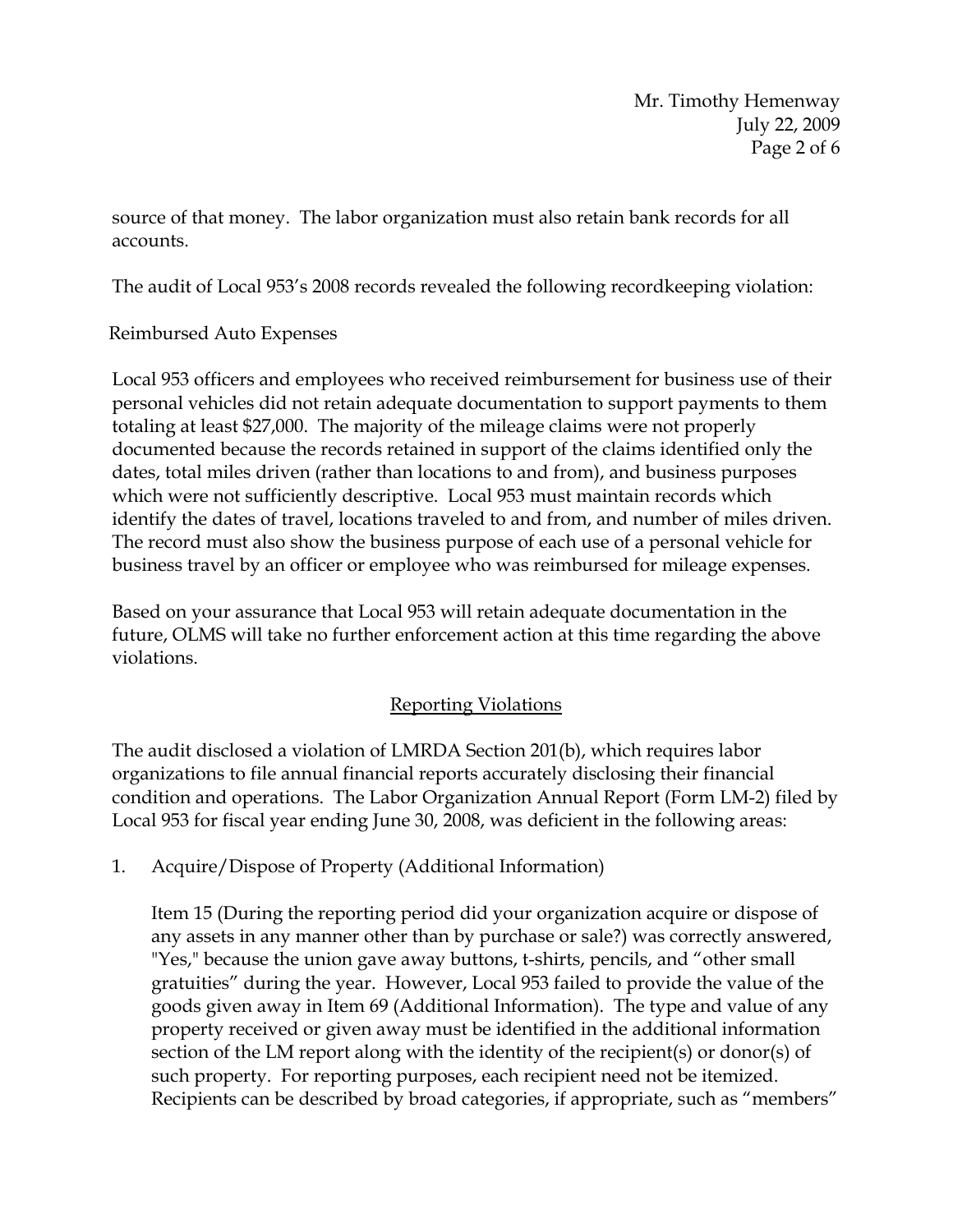or "new retirees." In addition, the value of any items on hand at the end of the year must be reported in Schedule 7 (Other Assets).

2. Fees, Fines, Assessments, Work Permits

Local 953 failed to correctly report receipts in Item 38 (Fees, Fines, Assessments, Work Permits). During the audit year, Local 953 collected at least \$4,900 in initiation fees and work permits. However, nothing was reported in Item 38. It appears these fees and permits were erroneously reported in Item 37 (Dues  $\&$ Agency Fees).

3. Disbursements to Officers and Employees

Local 953 did not include some payment to officers and employees in Schedule 11 (All Officers and Disbursements to Officers) and Schedule 12 (Disbursements to Employees). For example, Business Manager/Financial Secretary Arlin Ziemann incurred meal expenses charged to the union**-**issued credit card assigned to him. These payments are required to be included in the amounts reported in Column F (Disbursements for Official Business).The payments may be allocated among those individuals present at the meal or reported with other expenses incurred by the officer who paid for the expense. However, It appears that the local erroneously reported these payments Schedules 15 through 19. However, it appears that only reimbursed expenses were included in the amounts reported in Column F of Schedule 11, and that the local erroneously reported these payments in Schedules 15 through 19.

Direct disbursements to officers and employees for reimbursement of expenses they incurred while conducting union business must be reported in Column F of Schedules 11 and 12 (Disbursements for Official Business). In addition, indirect disbursements made to another party (such as a credit card company) for business expenses union personnel incur must be reported in Column F of Schedules 11 and 12. However, indirect disbursements for business expenses union personnel incur for transportation by public carrier (such as an airline) and for temporary lodging expenses while traveling on union business must be reported in Schedules 15 through 19. Any direct or indirect disbursements to union personnel for expenses not necessary for conducting union business must be reported in Column G (Other Disbursements) of Schedules 11 and 12.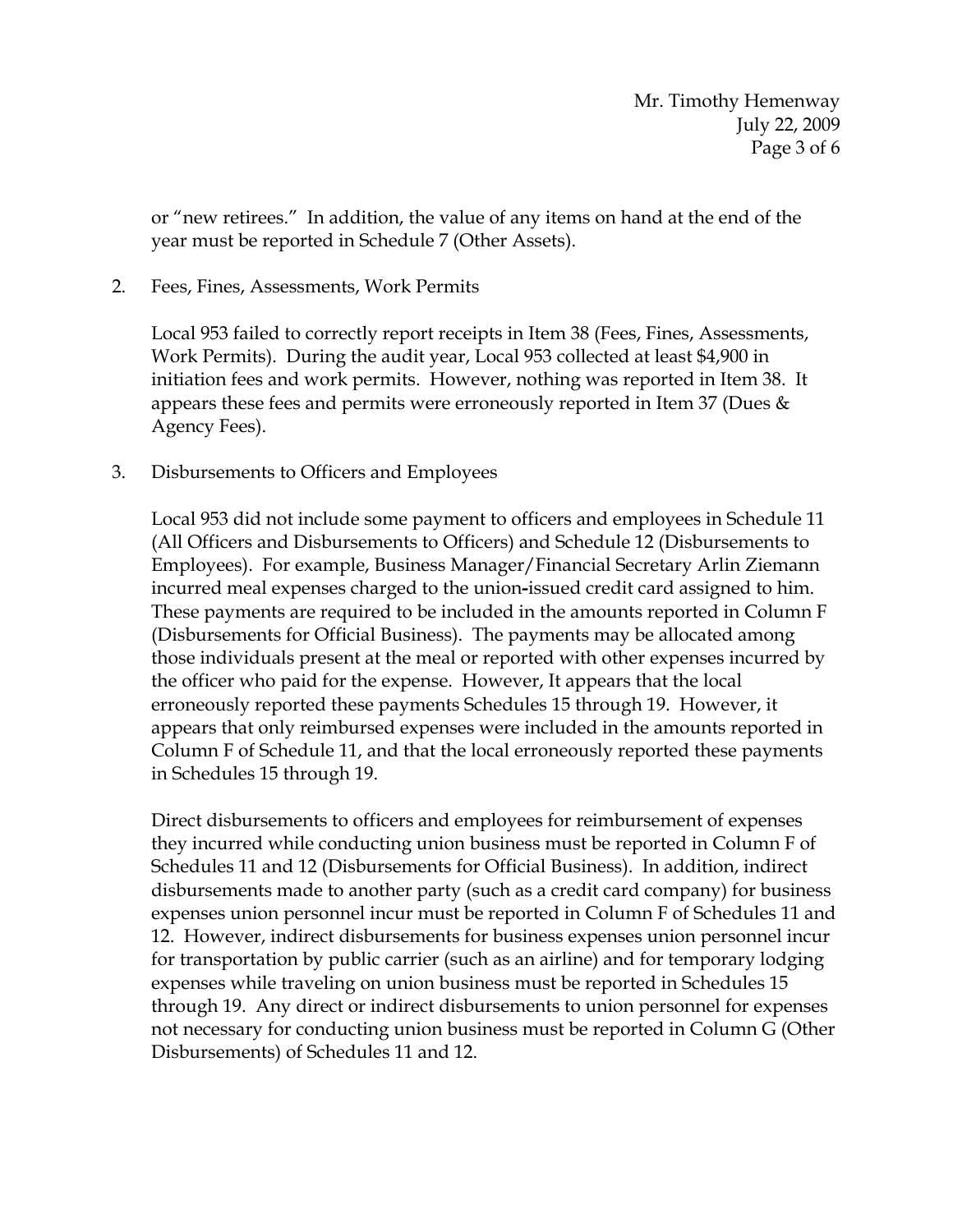Mr. Timothy Hemenway July 22, 2009 Page 4 of 6

## 4. Wage Reimbursements to an Employer

Local 953 failed to correctly report payments totaling at least \$43,500 made on behalf of employees and officers in Schedule 11 (All Officers and Disbursements to All Officers) and/or Schedule 12 (Disbursements to Employees). Local 953 has an agreement with its two largest employers, Dairyland Power and Xcel Energy, in which the Local reimburses the employer for wages paid by Dairyland Power and Xcel Energy to union officers and employees who participate in contract negotiations. Local 953 then reimburses the employers for the wages paid to the officers and employees. These payments are considered "indirect disbursements" (as described above) to officers and employees for LM reporting purposes, and must be included in the amounts reported in Column D (Gross Salary Disbursements) of Schedule 11 and/or Schedule 12 allocated among those officers and employees who received the payments from Dairyland Power and Xcel Energy. It appears these payments were erroneously reported in Schedule 19 (Union Administration).

## 5. Failure to File Bylaws

The audit disclosed a violation of LMRDA Section 201(a), which requires that a union submit a copy of its revised constitution and bylaws with its LM report when it makes changes to its constitution or bylaws. Local 953 amended its constitution and bylaws in 2008, but did not file a copy with its LM report for that year. Local 953 has now filed a copy of its constitution and bylaws.

I am not requiring that Local 953 file an amended LM report for 2008 to correct the deficient items, but Local 953 has agreed to properly report the deficient items on all future reports it files with OLMS.

### Other Issue:

### Use of Signature Stamp

During the audit, Business Manager/Financial Secretary Arlin Ziemann advised that it is Local 953's practice for you to sign all union checks and to stamp the signature of Treasurer Scott Magnuson on union checks. The two signature requirement is an effective internal control of union funds. Its purpose is to attest to the authenticity of a completed document already signed. However, the use of a signature stamp for the second signer does not attest to the authenticity of the completed check, and negates the